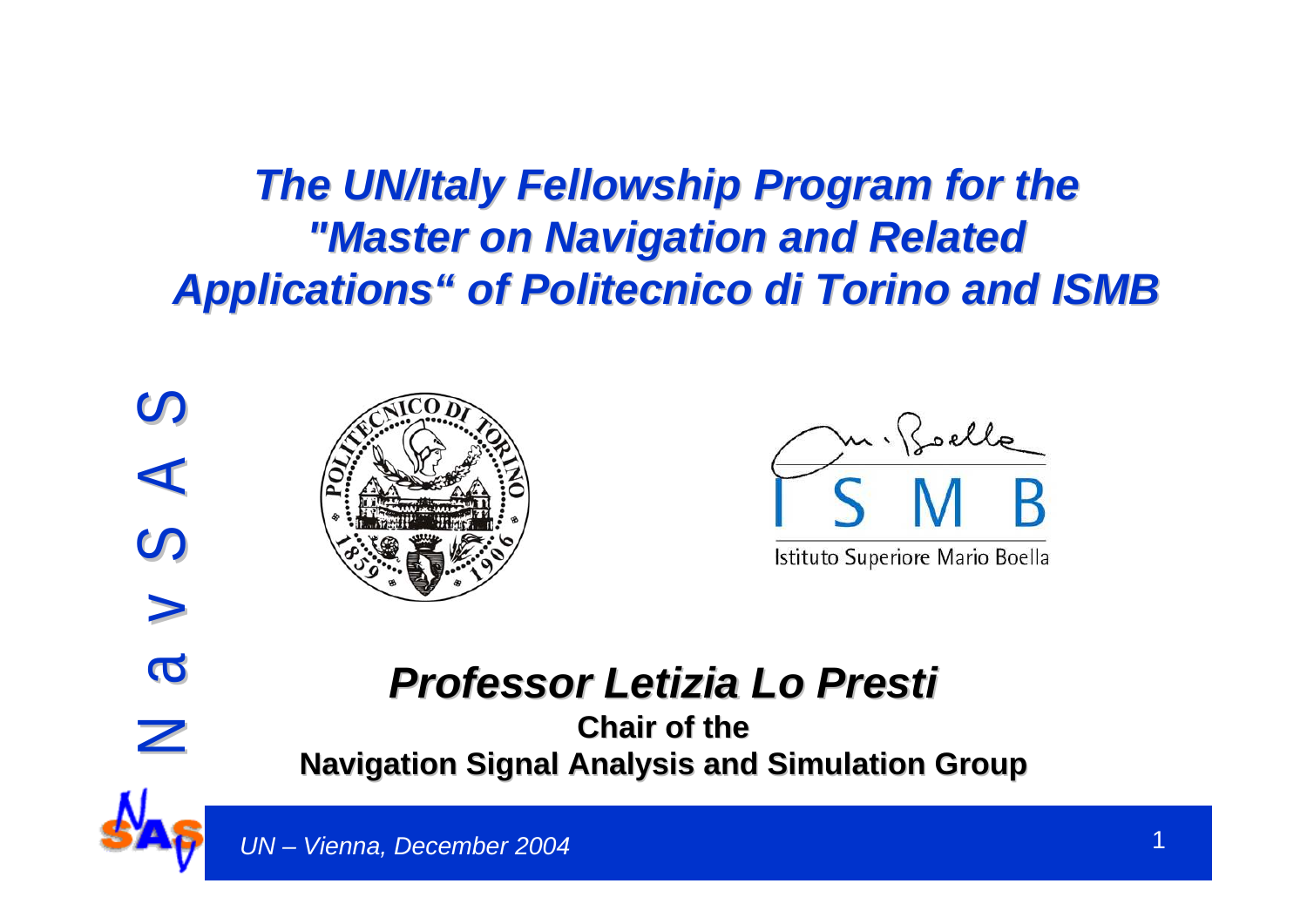### *Outline Outline*



2 – Overview of the Master Programme

Group N a v S A S G r o u p N a v S A S G r o u p  $\Omega$ NavSA

3 – Details on the UN/Italy Fellowship Programme

4 – Other Educational Projects Related to GNSS

5 – The Research Environment

6 – Conclusion and Future Work

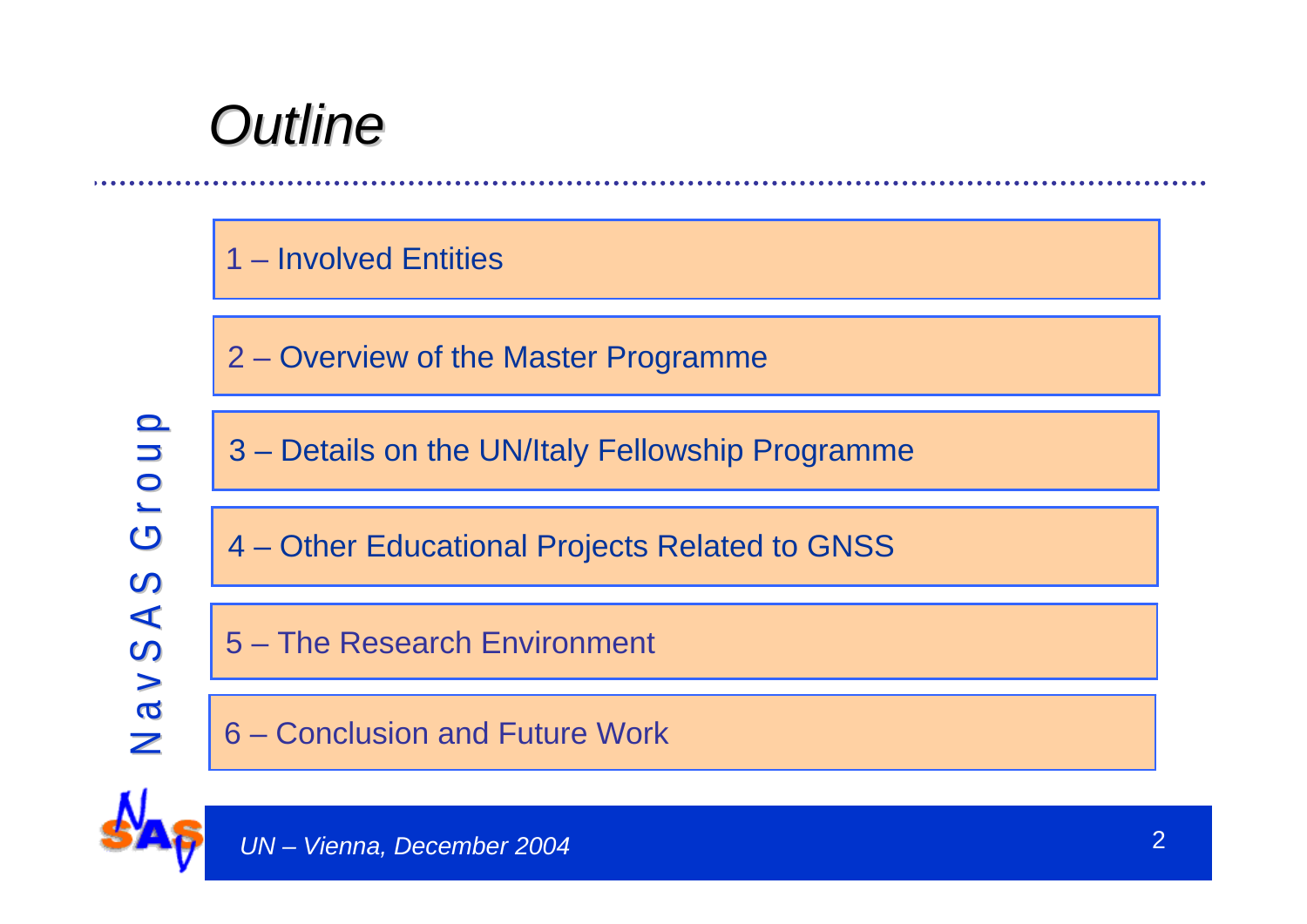### *The Players The Players*

#### 1 – Involved Entities

2 – Overview of the Master Programme

N a v S A S G r o u p N a v S A S G r o u p Grou  $\Omega$ ASVSA

3 – Details on the UN/Italy Fellowship Programme

4 – Other Educational Projects Related to GNSS

5 – The Research Environment

6 – Conclusion and Future Work

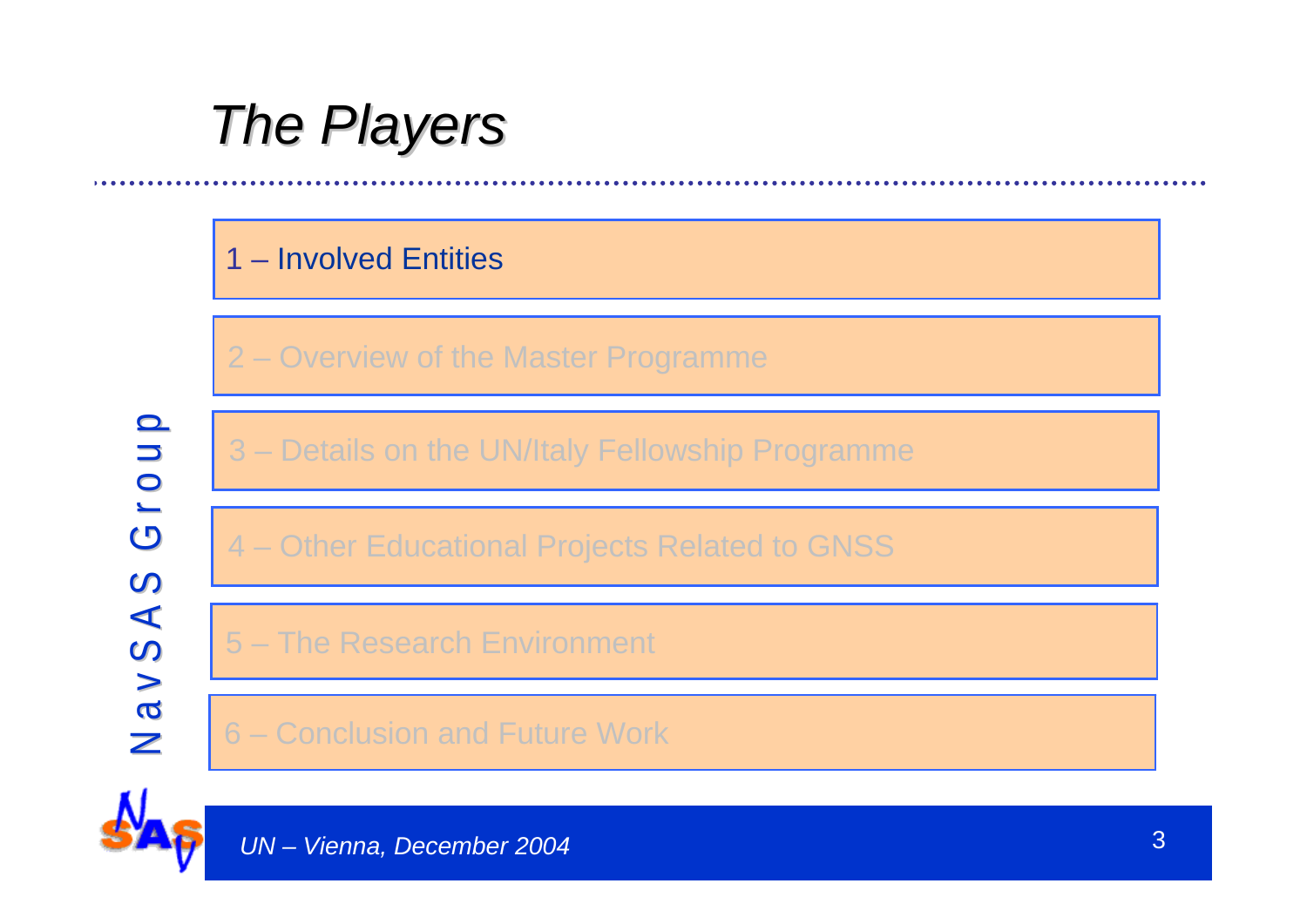## *Master On Navigation and Related Applications Applications*

**A joint initiative of ISMB and A joint initiative of ISMB and Politecnico di Torino Politecnico di Torino**



Istituto Superiore Mario Boella



#### **III Faculty III Faculty School of Information Technologies Technologies**

#### **with the support of with the support of**





**United Nations** 

**Office for Outer Space Affairs Space Affairs**



**Torino Wireless WirelessFoundation Foundation**

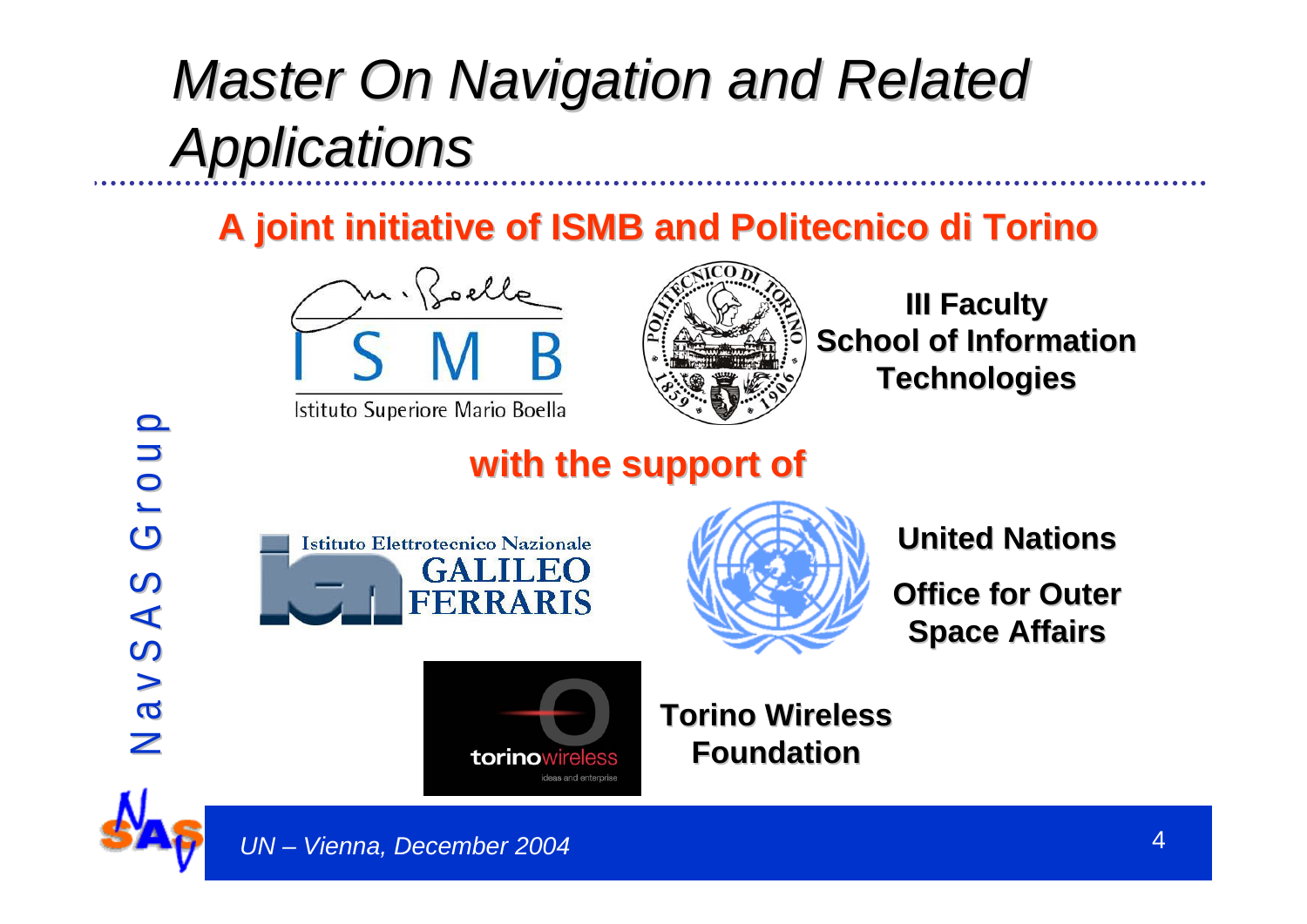# *Politecnico di Torino Politecnico di Torino and ISMB and ISMB*



- Politecnico di Torino is one of the leading academic institution in Italy and Europe in the field of technical scientific training in Engineering and Architecture
- $\bullet$  It promotes the ability to carry out theoretical and applied research, and also the capacity to achieve concrete and reliable productive processes or concrete and reliable productive processes or organize services and facilities



Istituto Superiore Mario Boella

- ISMB is a private research centre organized in different laboratories, where ISMB and Politecnico researchers, research assistants and PhD students jointly cooperate
- The ISMB mission is to foster research and higher education, aiming at building an international centre of excellence in the ICT sector, focused particularly on wireless tech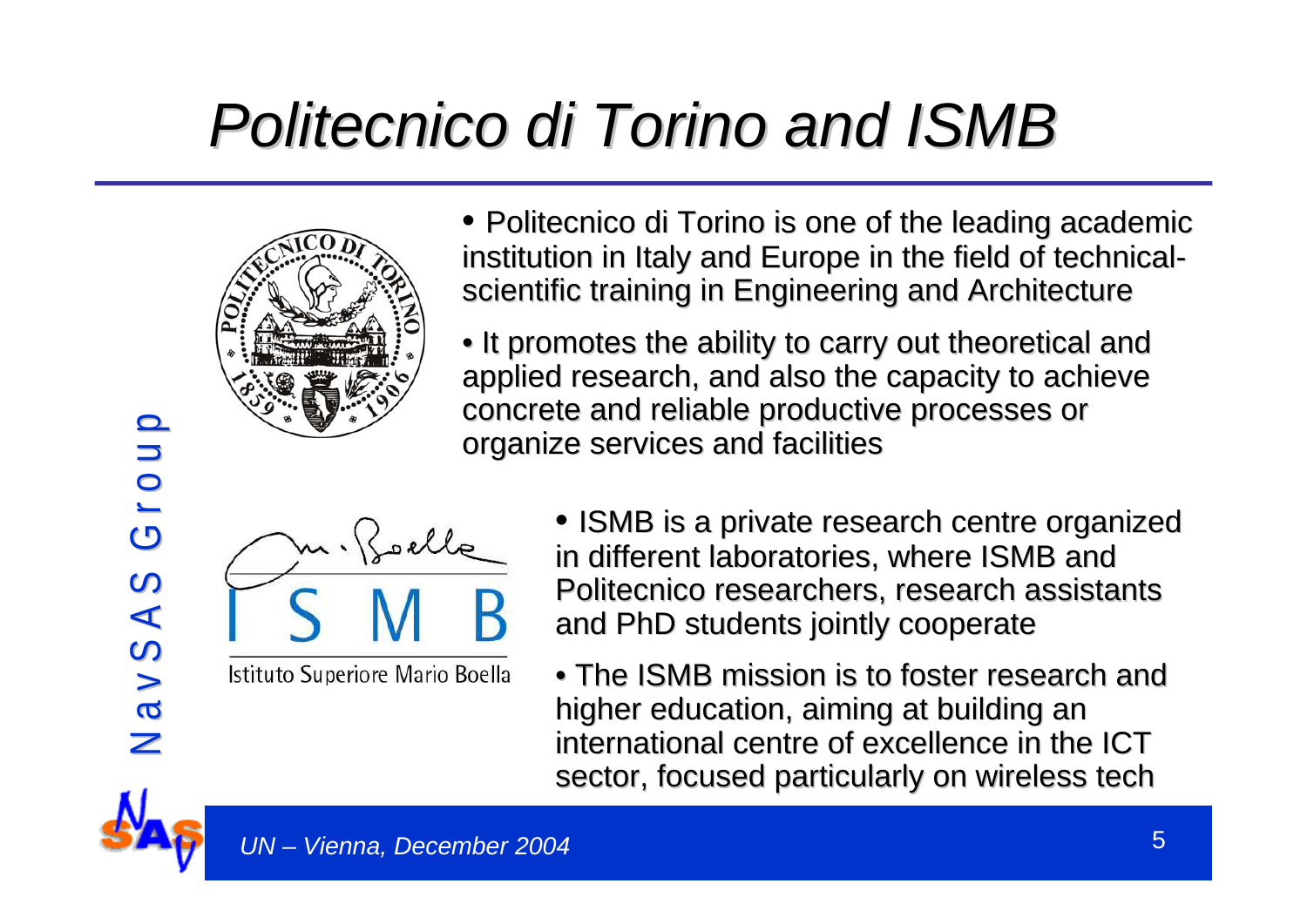# *IEN and TOW IEN and TOW*



• Istituto Elettrotecnico Nazionale Galileo Ferraris is a public research institution operating under the responsibility of the Ministry for Education, University and Research (MIUR) Education, University and Research (MIUR)

 $\bullet$  IEN performs fundamental and applied research activities on both *metrology* and *innovative materials and devices innovative materials and devices*

- Supports Supports the *development development* of *Torino ICT technological cluster* through sinergy of R&D, entrepreneurship and finance resources
- Objective Objective: Region *ICT GDP ICT GDP* from *5%* to *10%* in 10 years

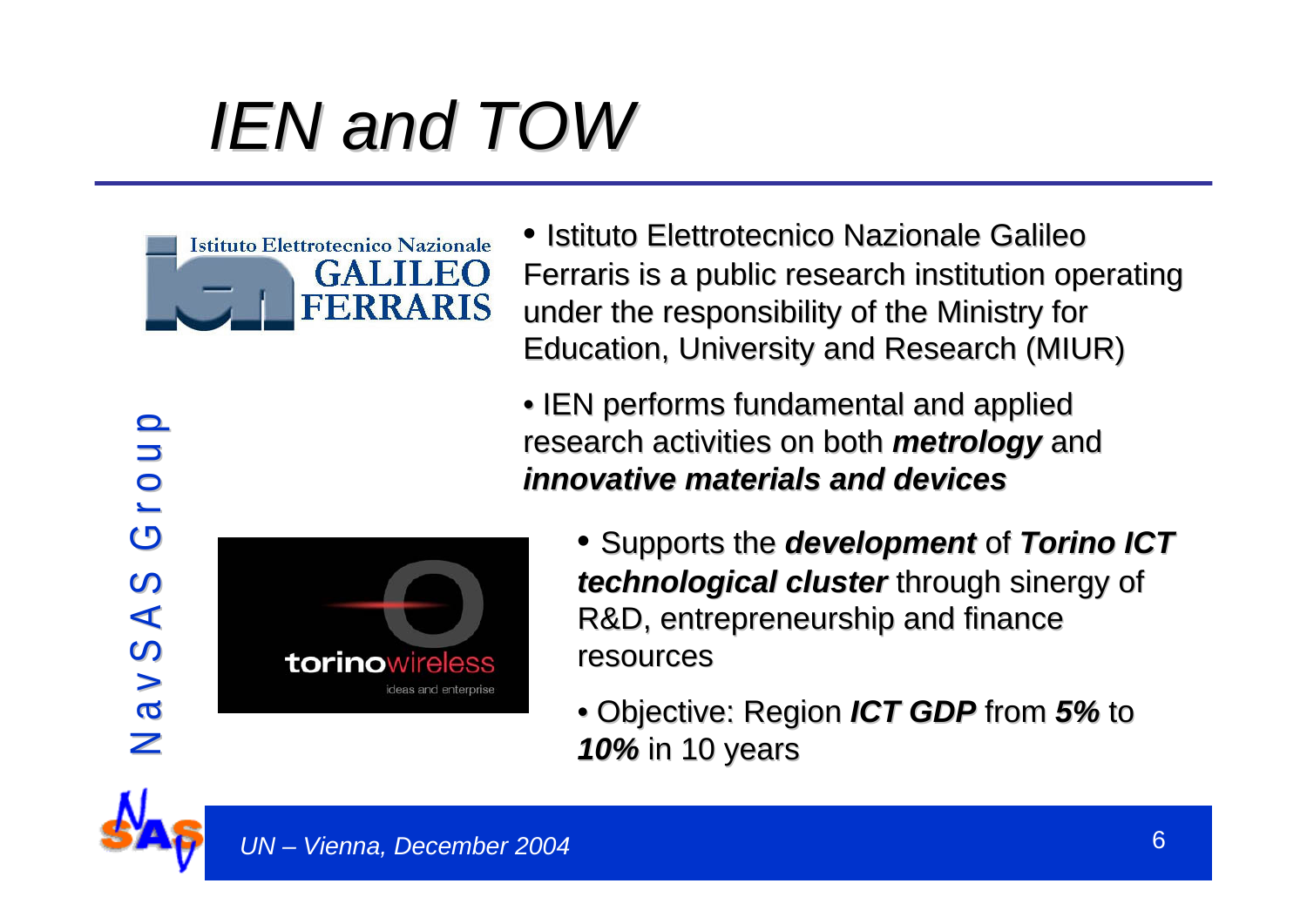## *Training on GNSS Training on GNSS*

#### 1 – Involved Entities

2 – Overview of the Master Programme

N a v S A S G r o u p N a v S A S G r o u p Grou  $\Omega$ NavSA

3 – Details on the UN/Italy Fellowship Programme

4 – Other Educational Projects Related to GNSS

5 – The Research Environment

6 – Conclusion and Future Work

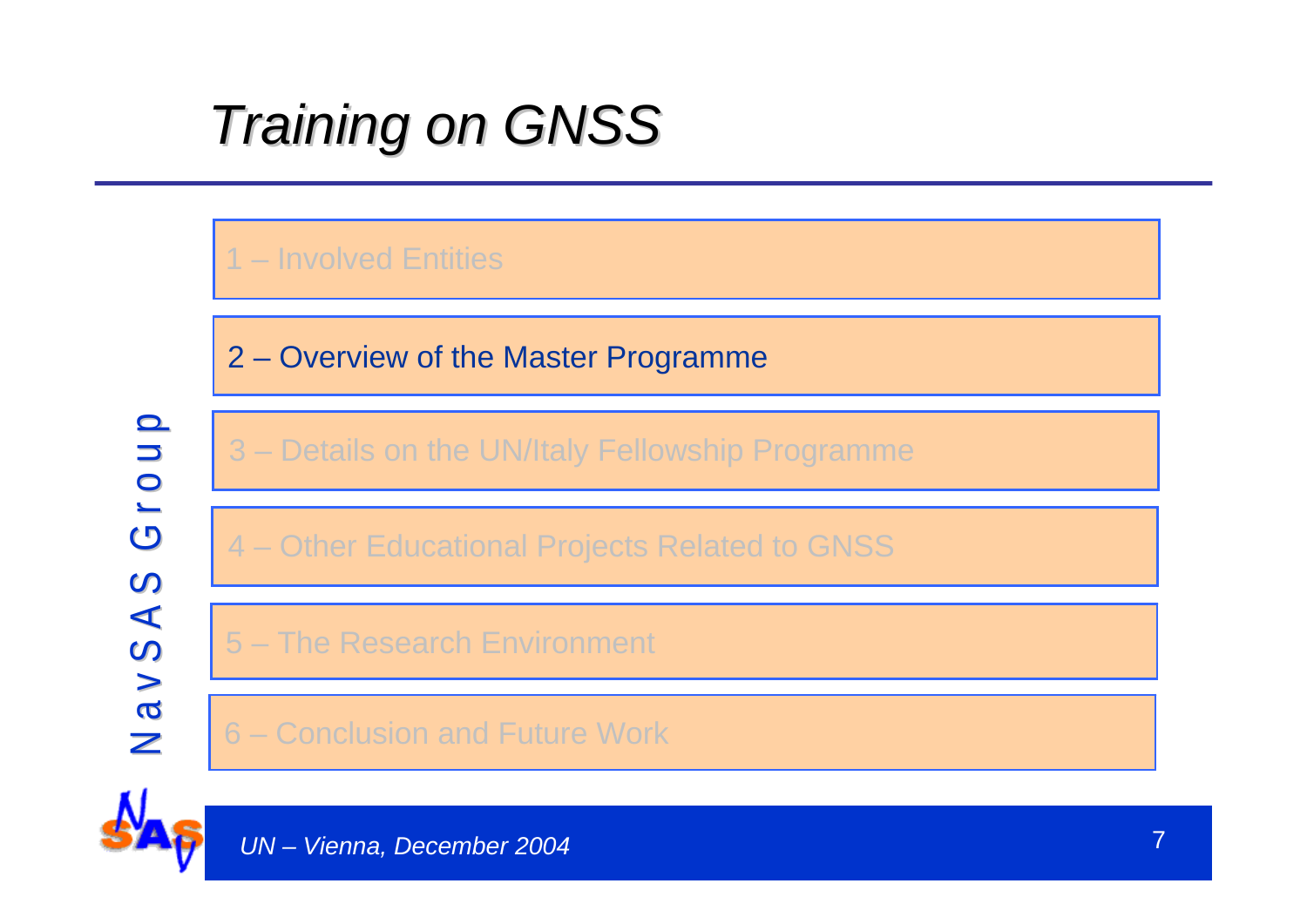## **Master On Navigation and Related** *Applications Applications*

**The Challenge** 

N a v S A S G r o u p N a v S A S G r o u p Grou SASVE Z

**Curriculum Guidelines** 



To create a technological background on GNSS in both developed and dev eloping countries able to take advantage of the benefits inherent the navigation and positioning applications

• develop a strong technic al background

- ease the synergies among worldwide experts in the field of navigation (stimulating the creation of joint programs)
- develop the new generation of innovative added-value services and new SME initiatives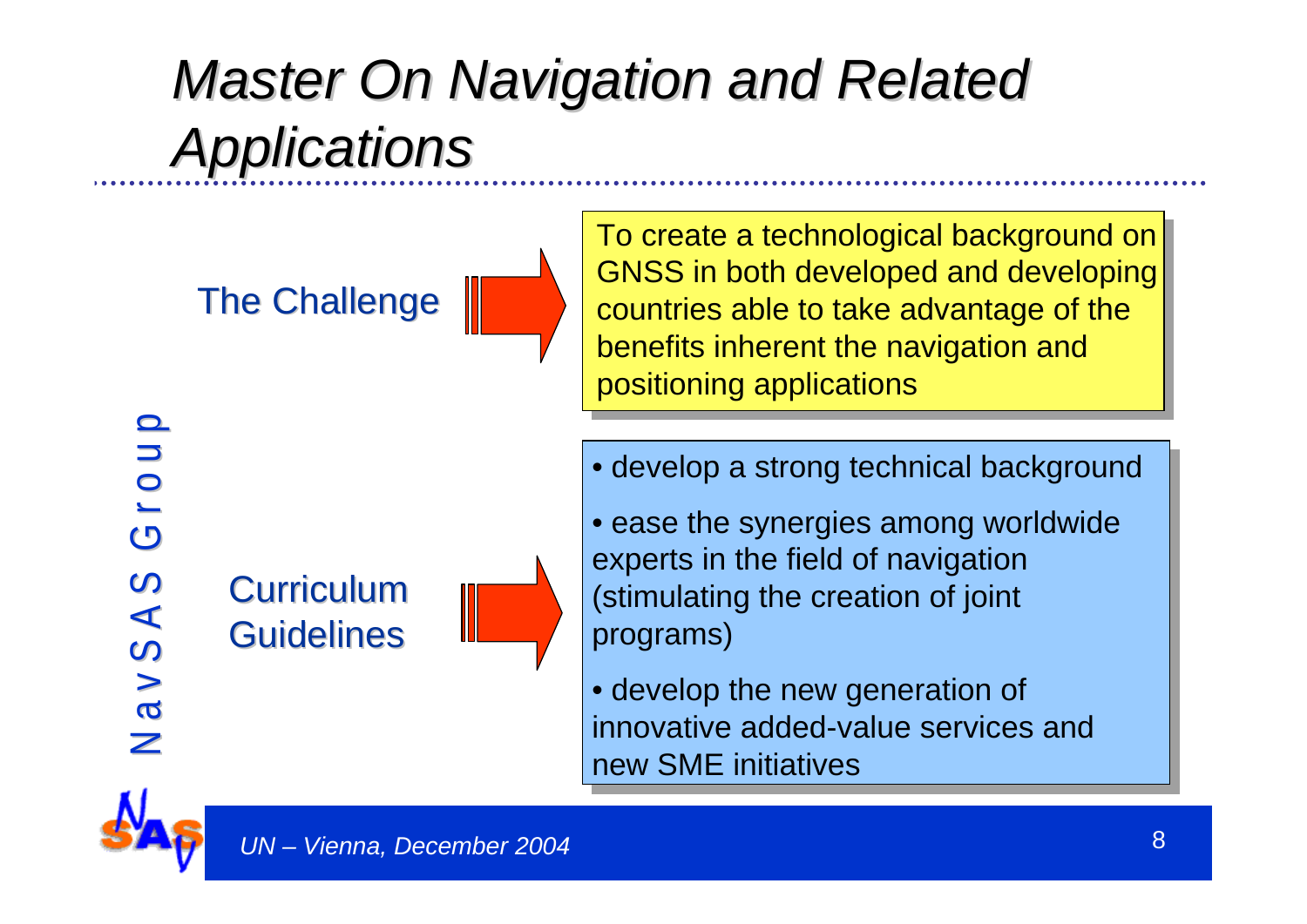## *Master Organization Master Organization*

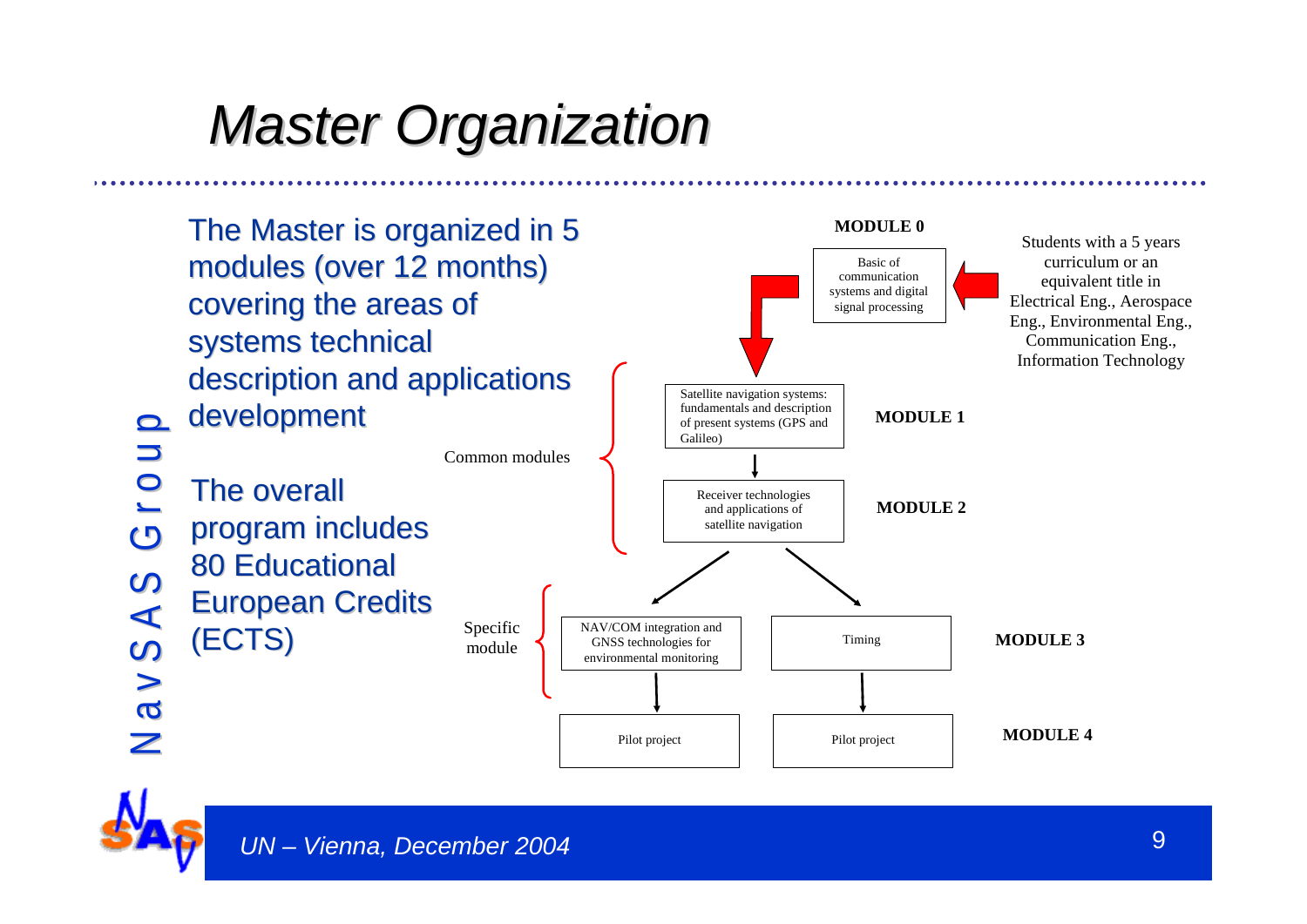*Pilot Project Pilot Project*

Students will spend 4 months (internship) in a research lab or a company operating in the field of navigation with the goal to develop a specific pilot project

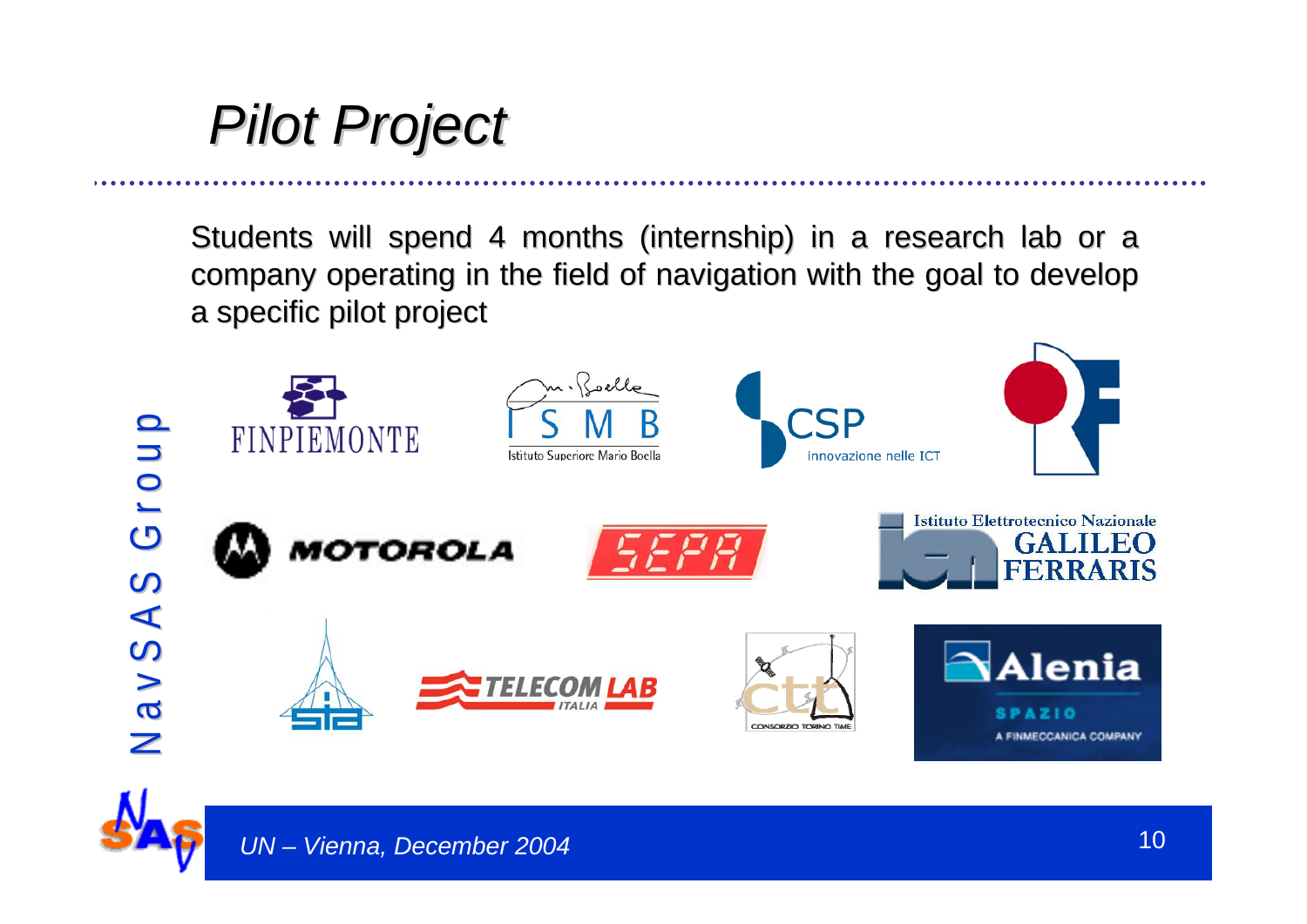### *Students Selection Students Selection*

- The Master will start in January the 17<sup>th</sup>, 2005
- $\bullet$ More than 60 applications have been received. The application is now closed.
- •19 grants available from private and public sectors
- Grants available (tuition and/or additional support)
	- Torino Wireless Foundation (for UN students) (5)
	- UN-OOSA travel expenses (5), see next slides
	- ALPIP Project (3), through the III Faculty of<br>Politecnico di Torino Politecnico di Torino
	- ASIAN Project (4), through the III Faculty of<br>Politecnico di Torino Politecnico di Torino
	- Comitato Promotore Galileo Torino (3)
	- **Hart Committee** - Other from private companies (4)

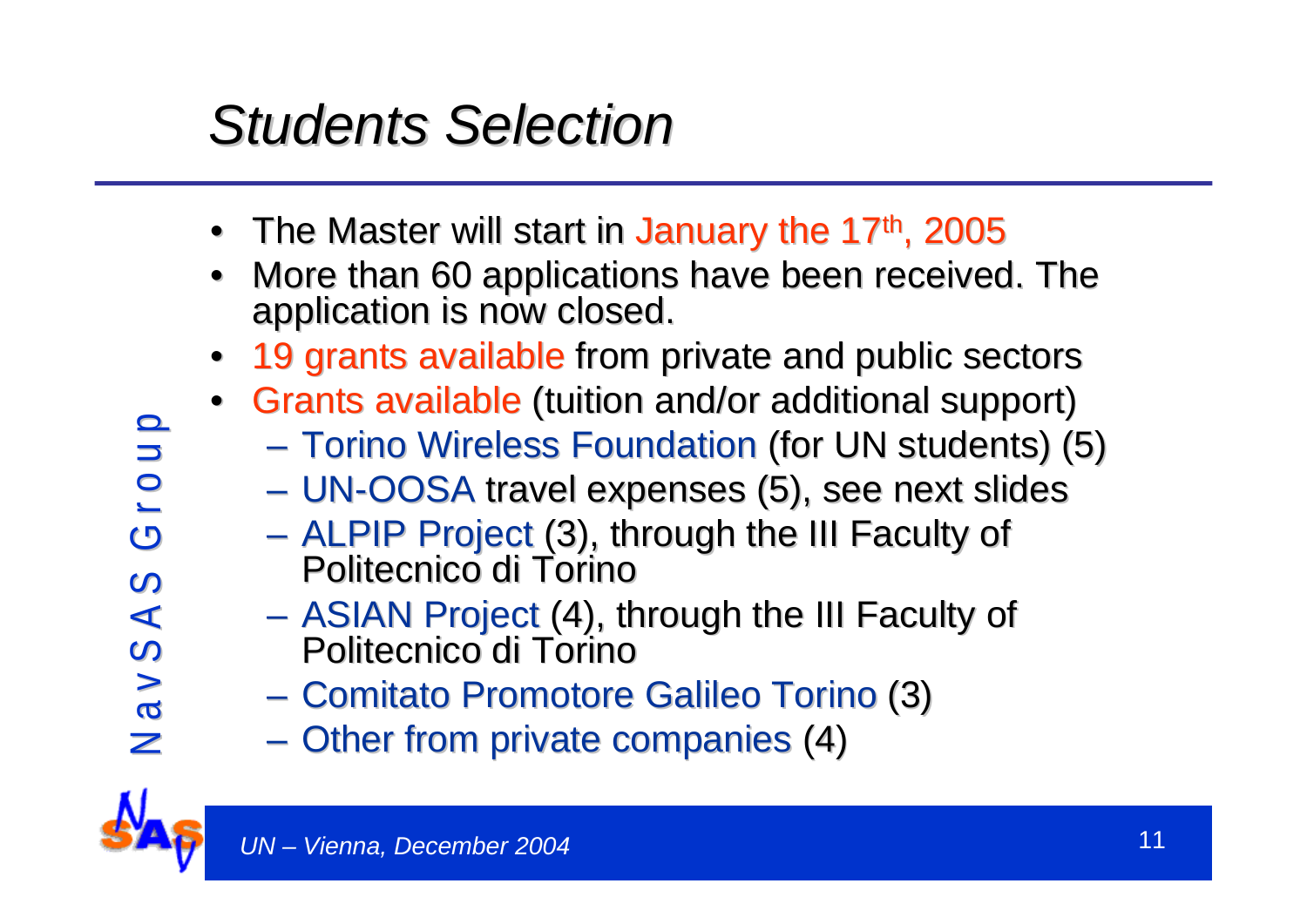#### *Selected Students Selected Students*

#### Students from 13 different countries will be trained on GNSS **Country Project Students**

|                   |                |                |                 | <u>sann y</u>  | I I VIVVL      | UTHUVITU        |
|-------------------|----------------|----------------|-----------------|----------------|----------------|-----------------|
| <b>Country</b>    |                | <b>Project</b> | <b>Students</b> | Argentina      | <b>ALPIP</b>   |                 |
| Pakistan          |                | <b>UN</b>      |                 | <b>TBD</b>     | <b>ALPIP</b>   |                 |
| <b>Iran</b>       |                | <b>UN</b>      |                 | <b>TBD</b>     | <b>ALPIP</b>   |                 |
| Sri Lanka         |                | <b>UN</b>      |                 |                |                |                 |
| Giordania         |                | <b>UN</b>      |                 |                |                |                 |
| <b>Bangladesh</b> |                | <b>UN</b>      |                 | <b>Country</b> | <b>Project</b> | <b>Students</b> |
|                   |                |                |                 | Indonesia      | <b>ASIAN</b>   | $\overline{2}$  |
|                   | <b>Country</b> | <b>Project</b> | <b>Students</b> | Vietnam        | <b>ASIAN</b>   |                 |
|                   | <b>Italy</b>   | Other          | 7               | Kenya          | <b>ASIAN</b>   |                 |
|                   | Albania        | <b>Other</b>   |                 |                |                |                 |

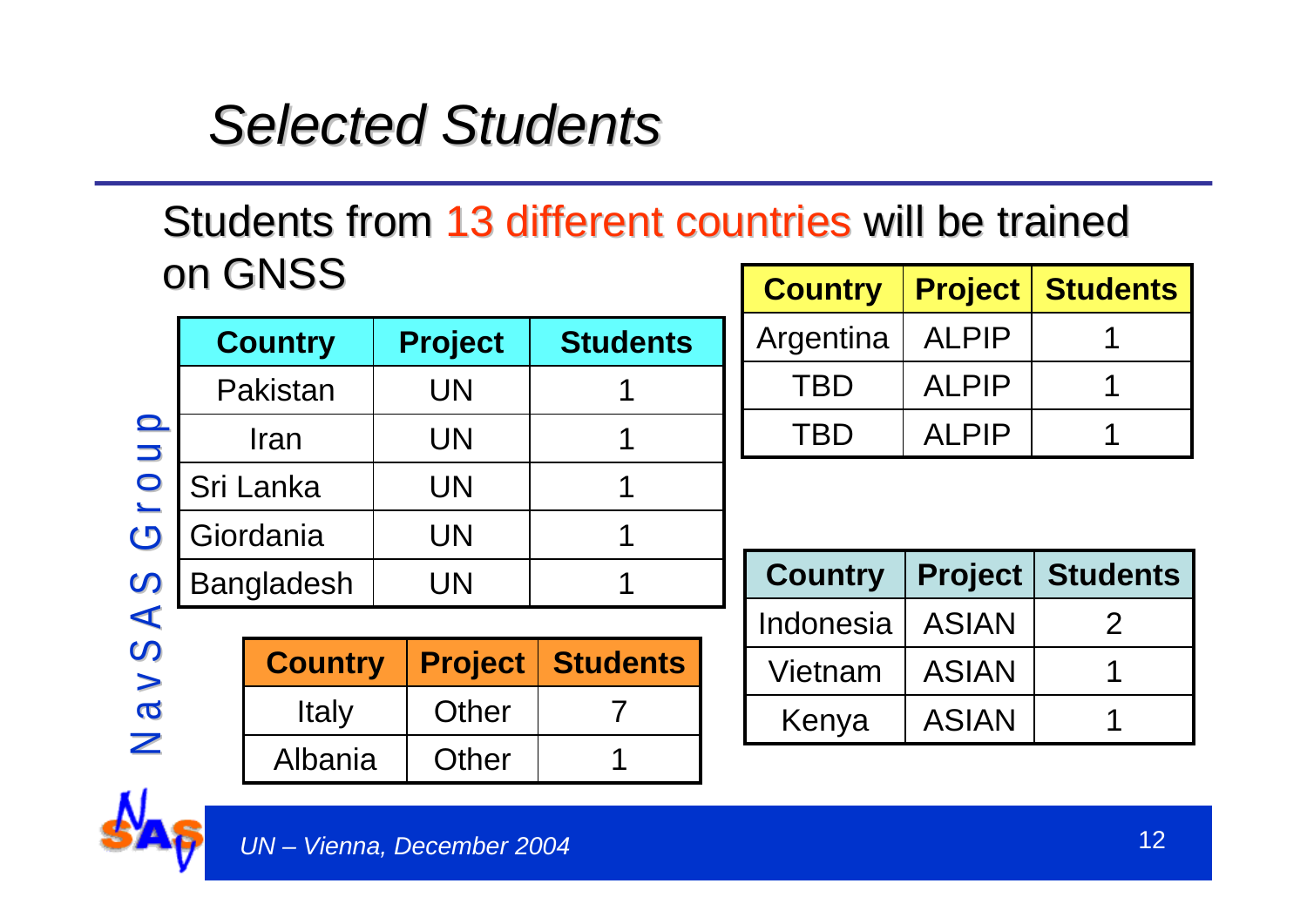#### 1 – Involved Entities

2 – Overview of the Master Programme

N a v S A S G r o u p N a v S A S G r o u p Grou  $\Omega$ NavSA

3 – Details on the UN/Italy Fellowship Programme

4 – Other Educational Projects Related to GNSS

5 – The Research Environment

6 – Conclusion and Future Work

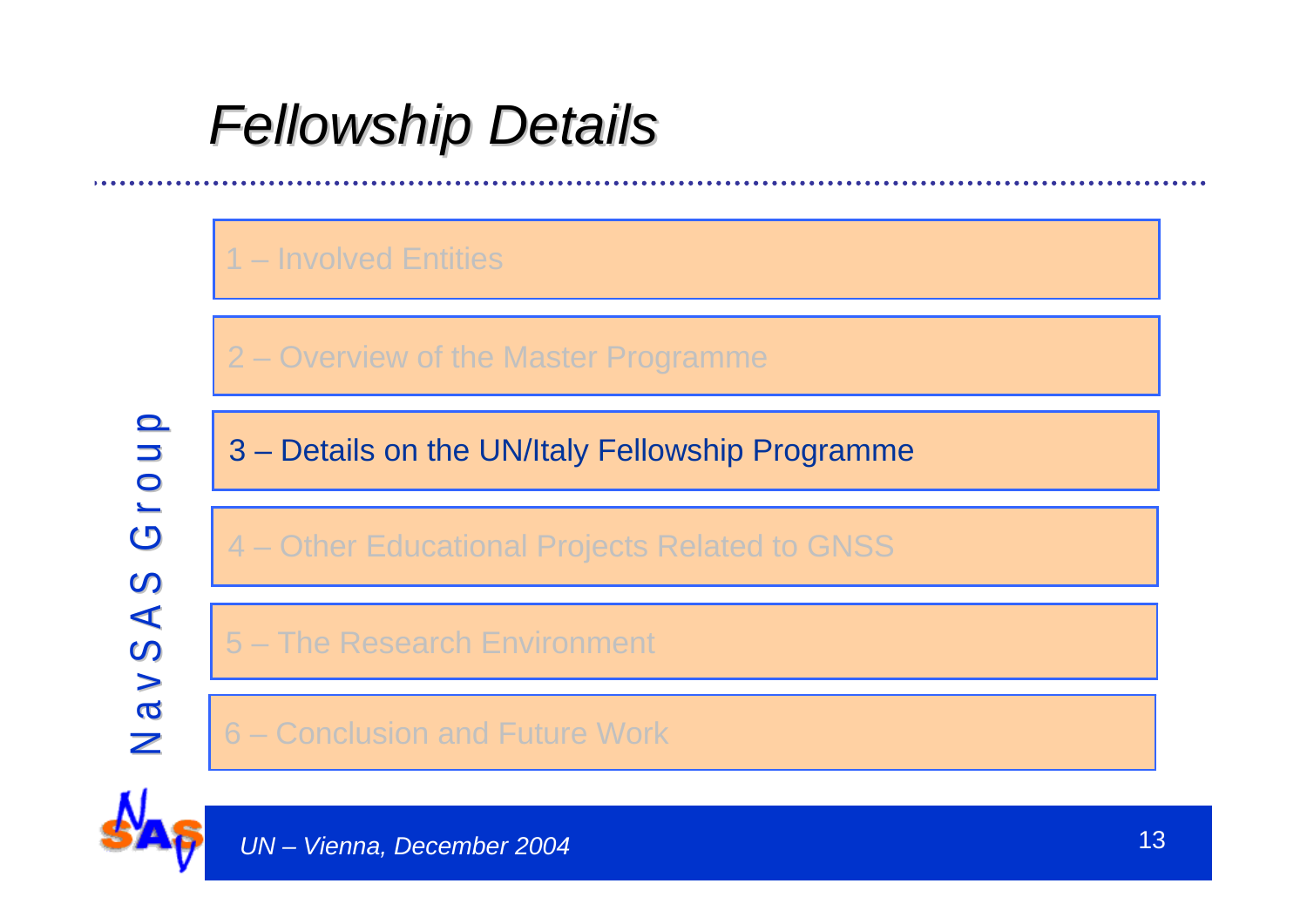**"***Istituto Superiore Mario Boella (ISMB) and Politecnico di Torino of Italy have established a Long Term Fellowship Programme which will provide scientists and specialists from developing countries with an opportunity to receive <sup>a</sup> Master Degree in Navigation and Related Applications***."** 

**United Nations Vienna, June 2004**

N a v S A S G r o u p N a v S A S G r o u p Grou NavSAS

The fellowship is configured as the possibility for student selected by United Nations to attend the Master on **Navigation and Related Applications** 

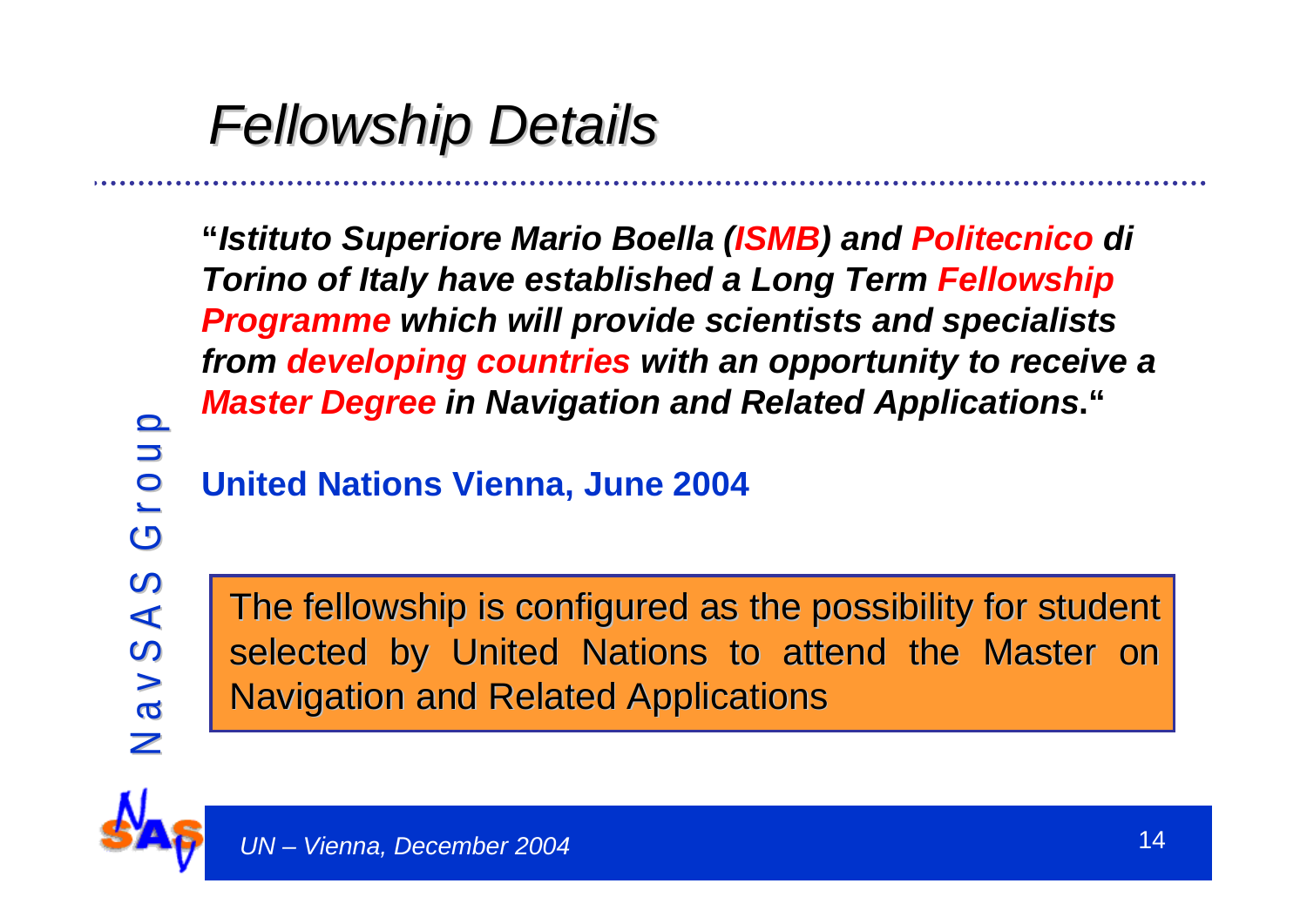The agreement among Politecnico di Torino, ISMB and UN-OOSA covers the following aspects: aspects:

Contribution to the Master Curriculum definitionFinancial **Support Master** Master **National Master** Promotion **Organization Student Selection** 



N a v S A S G r o u p N a v S A S G r o u p

 $\Omega$ 

 $\blacktriangleleft$ 

 $\overline{\mathcal{C}}$ 

 $\geq$  $\overline{c}$ Z

Group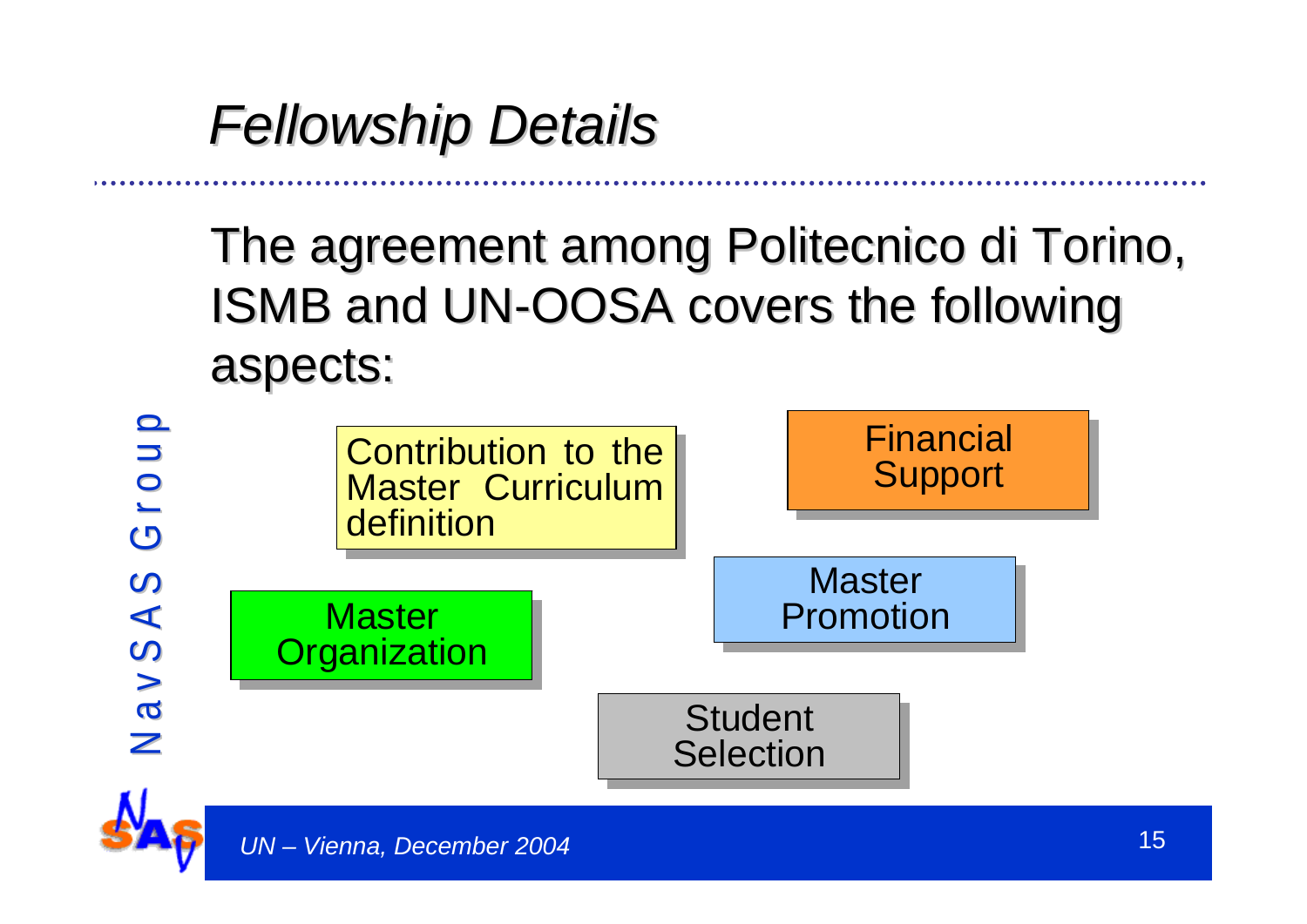Contribution to the Master Curriculum definition

The program of the courses has been prepared by the Master Scientific Committee and discussed with the UN-OOSA representatives

The Master and the Fellowship initiatives have been promoted through the UN web site, the Politecnico web site and the ISMB web site. Leaflets have been distributed at many international events

For the first edition the fellowship has been offered to 5 students selected by UN-OOSA following the UN guidelines

Master Promotion

Student Selection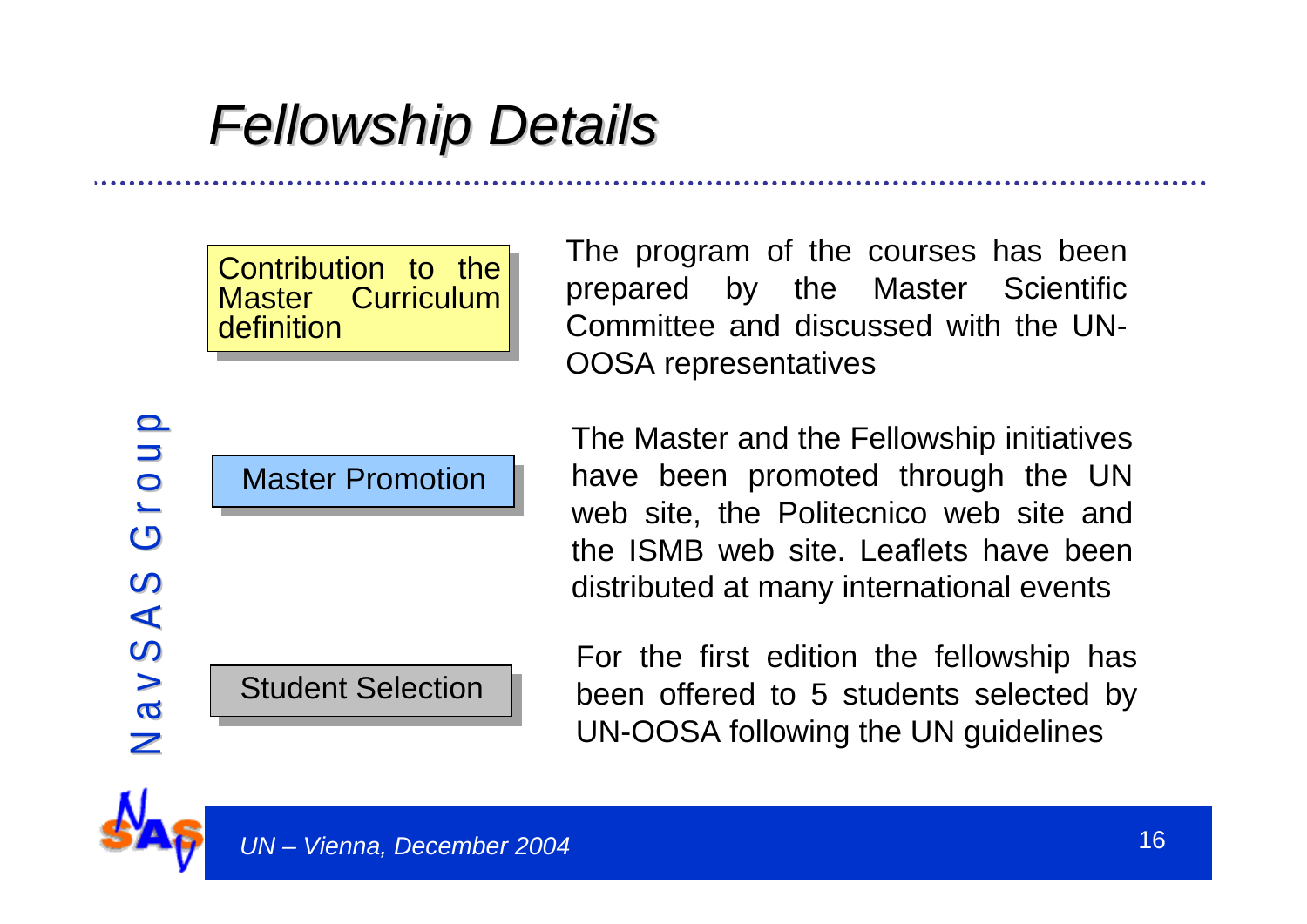Financial support

The first edition of the fellowship has been offered to 5 students that will receive complete financial support in the form of both tuition and general expenses for a total amount of  $\epsilon$  16000 per each student. The Torino Wireless Foundation is covering all these expenses. UN-OOSA covers the travel expenses

Master organization

Politecnico di Torino is in charge of the Master organization, including support to students (e.g. housing, Italian class, access to university facilities)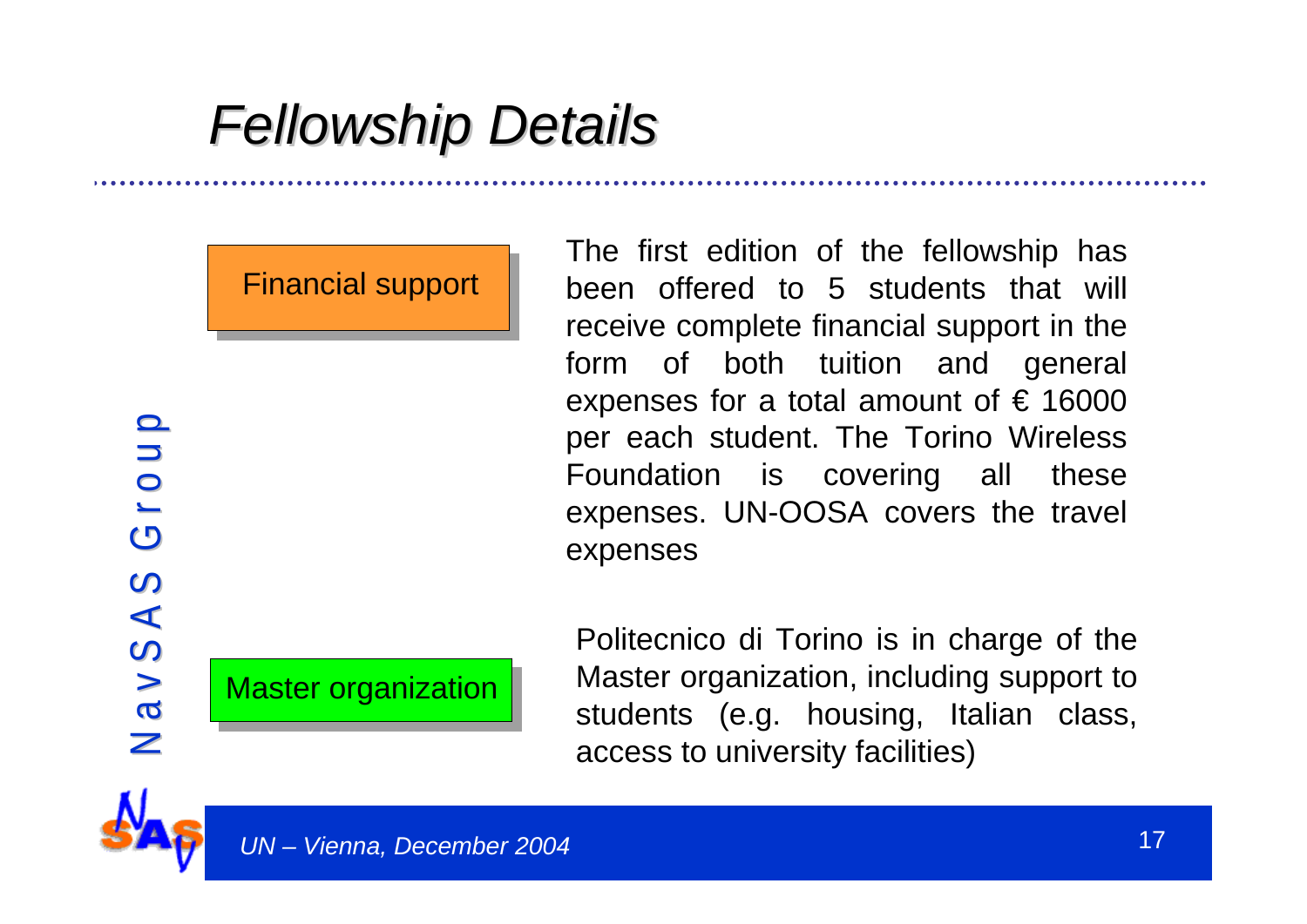### *Training Initiatives Training Initiatives*

#### 1 – Involved Entities

2 – Overview of the Master Programme

N a v S A S G r o u p N a v S A S G r o u p Grou  $\Omega$ NavSA

3 – Details on the UN/Italy Fellowship Programme

4 – Other Educational Projects Related to GNSS

5 – The Research Environment

6 – Conclusion and Future Work

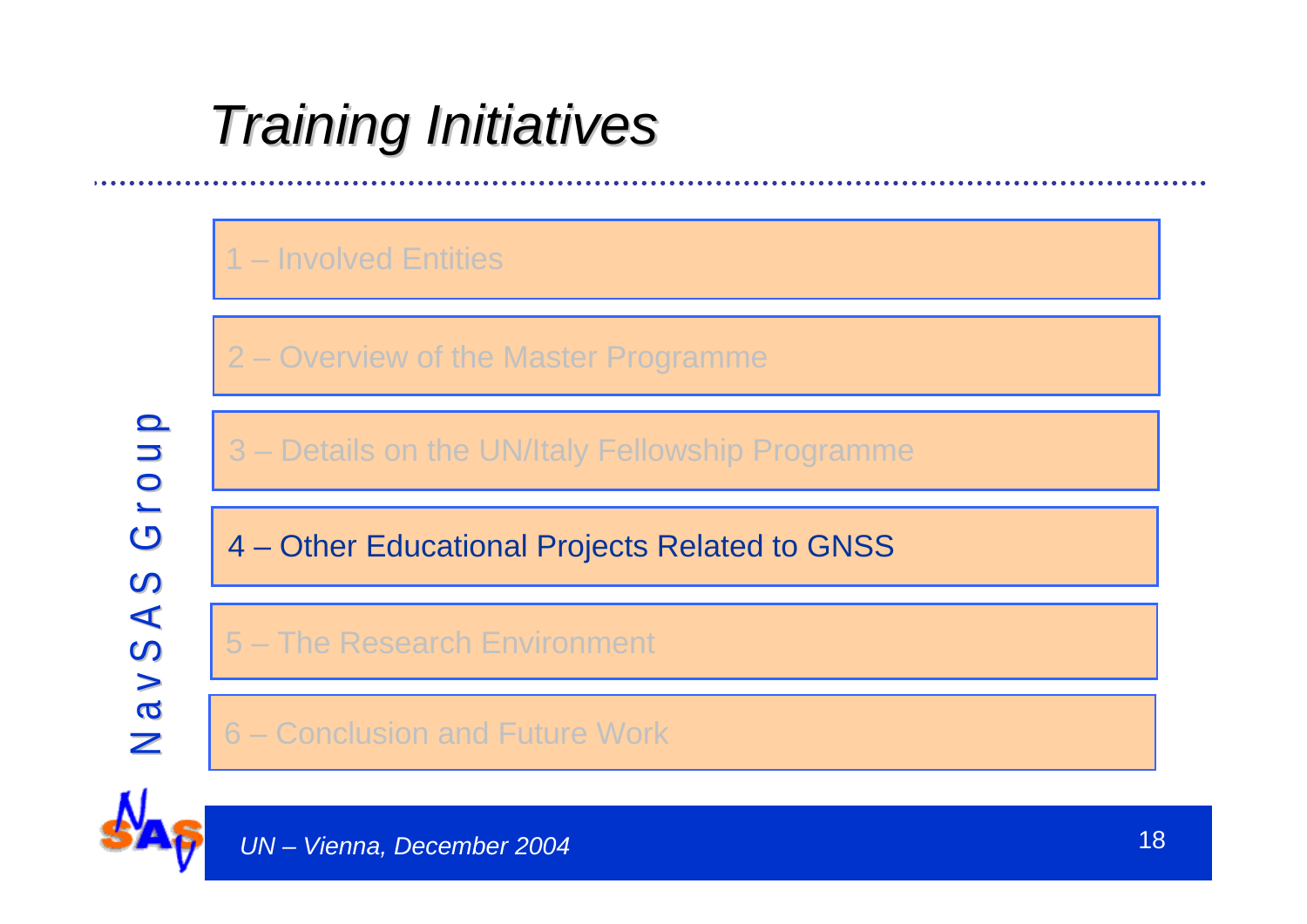#### *JEAGAL project (2005 JEAGAL project (2005-2007) - EC funded EC funded*

#### **EU-Asia Information Technology & Communication Programme**



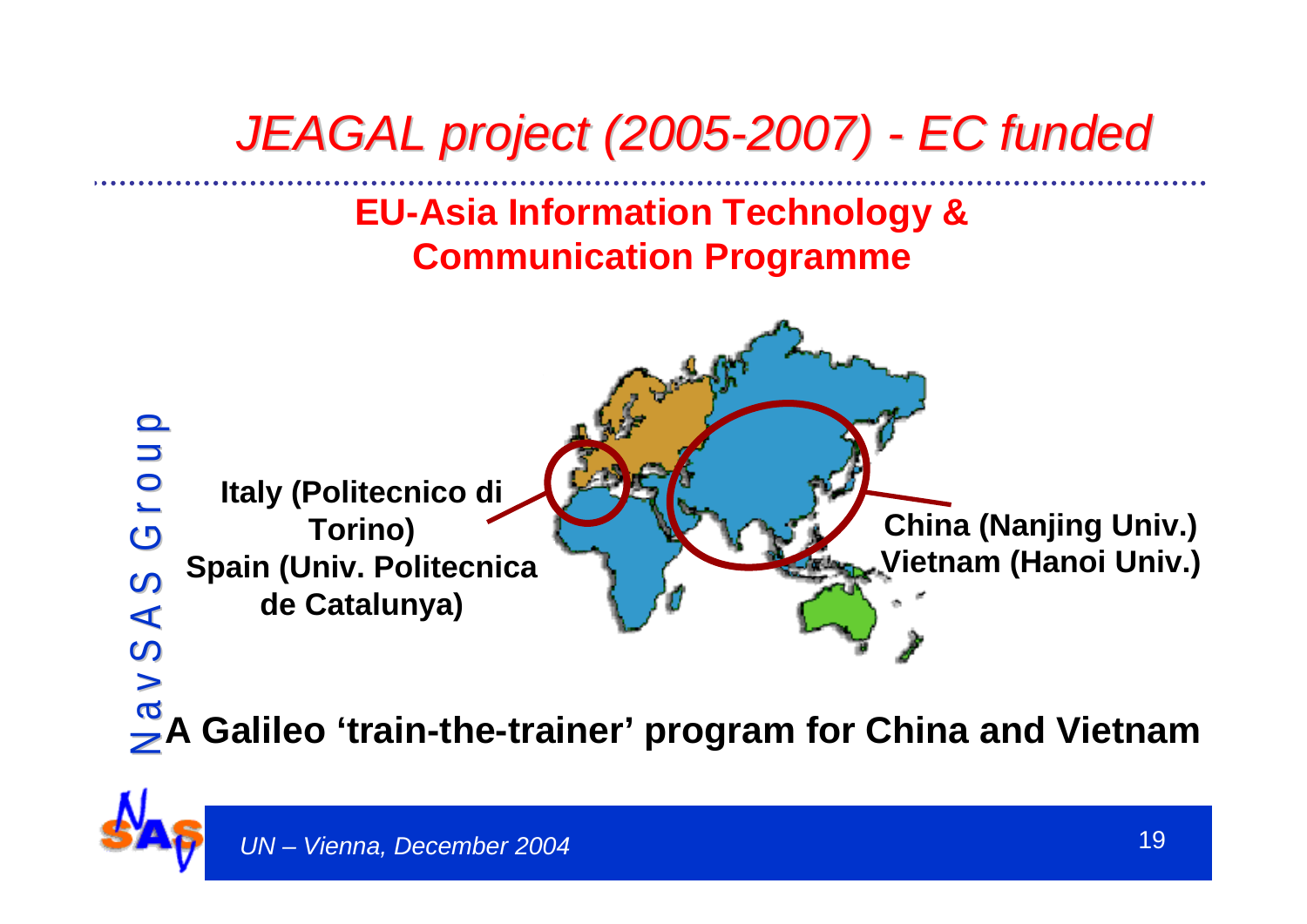#### *Research Initiatives Research Initiatives*

#### 1 – Involved Entities

2 – Overview of the Master Programme

N a v S A S G r o u p N a v S A S G r o u p Grou  $\Omega$ NavSA

3 – Details on the UN/Italy Fellowship Programme

4 – Other Educational Projects Related to GNSS

5 – The Research Environment

6 – Conclusion and Future Work

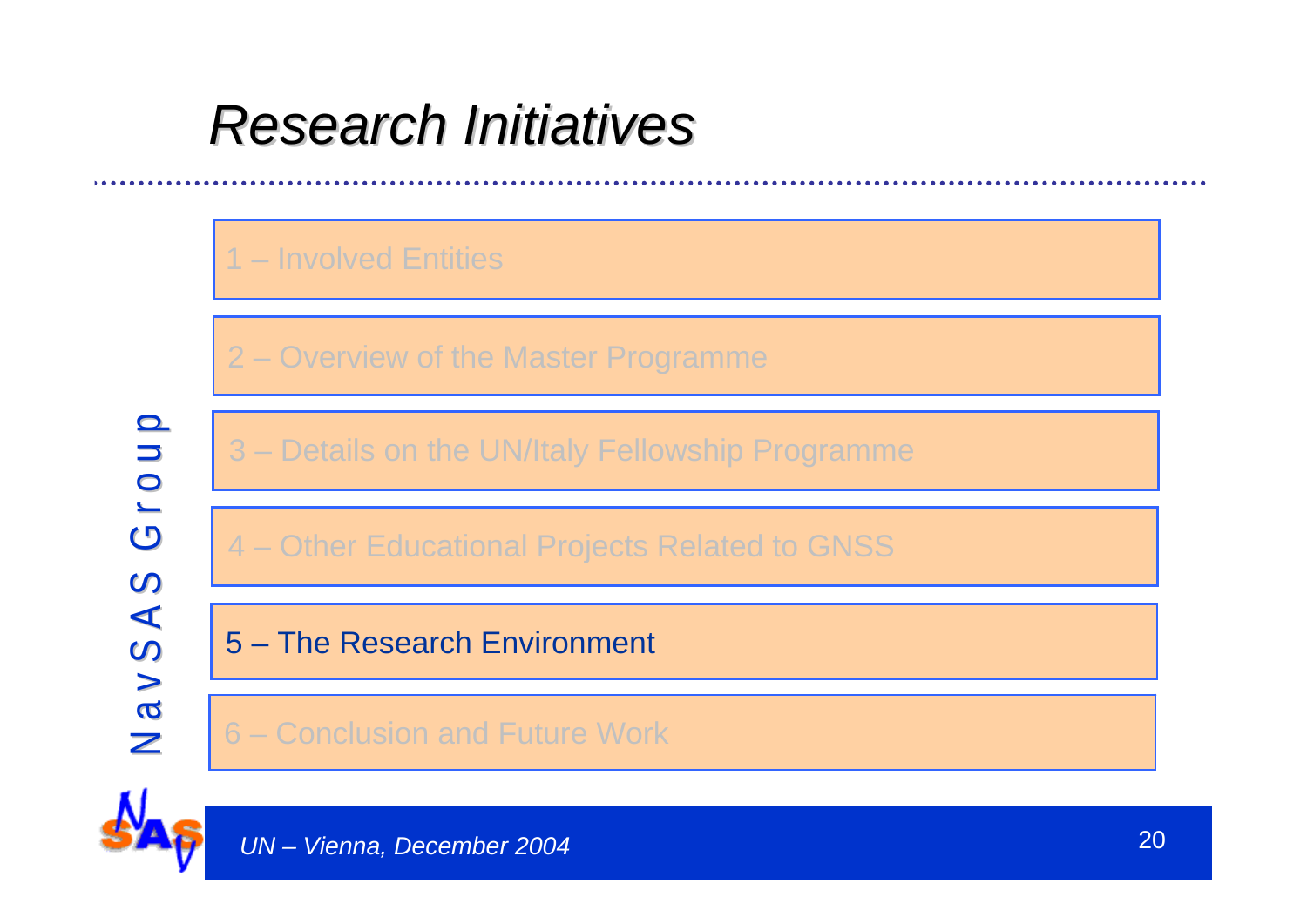## *NavSAS: Politecnico Politecnico - ISMB Joint Group ISMB Joint Group*

# **Navigation Signal Analysis nalysis and Simulation imulation**





Istituto Superiore Mario Boella

#### NavSAS researchers operate in the **Navigation Lab at ISMB**



N a v S A S G r o u p N a v S A S G r o u p

SASVE

Z

Group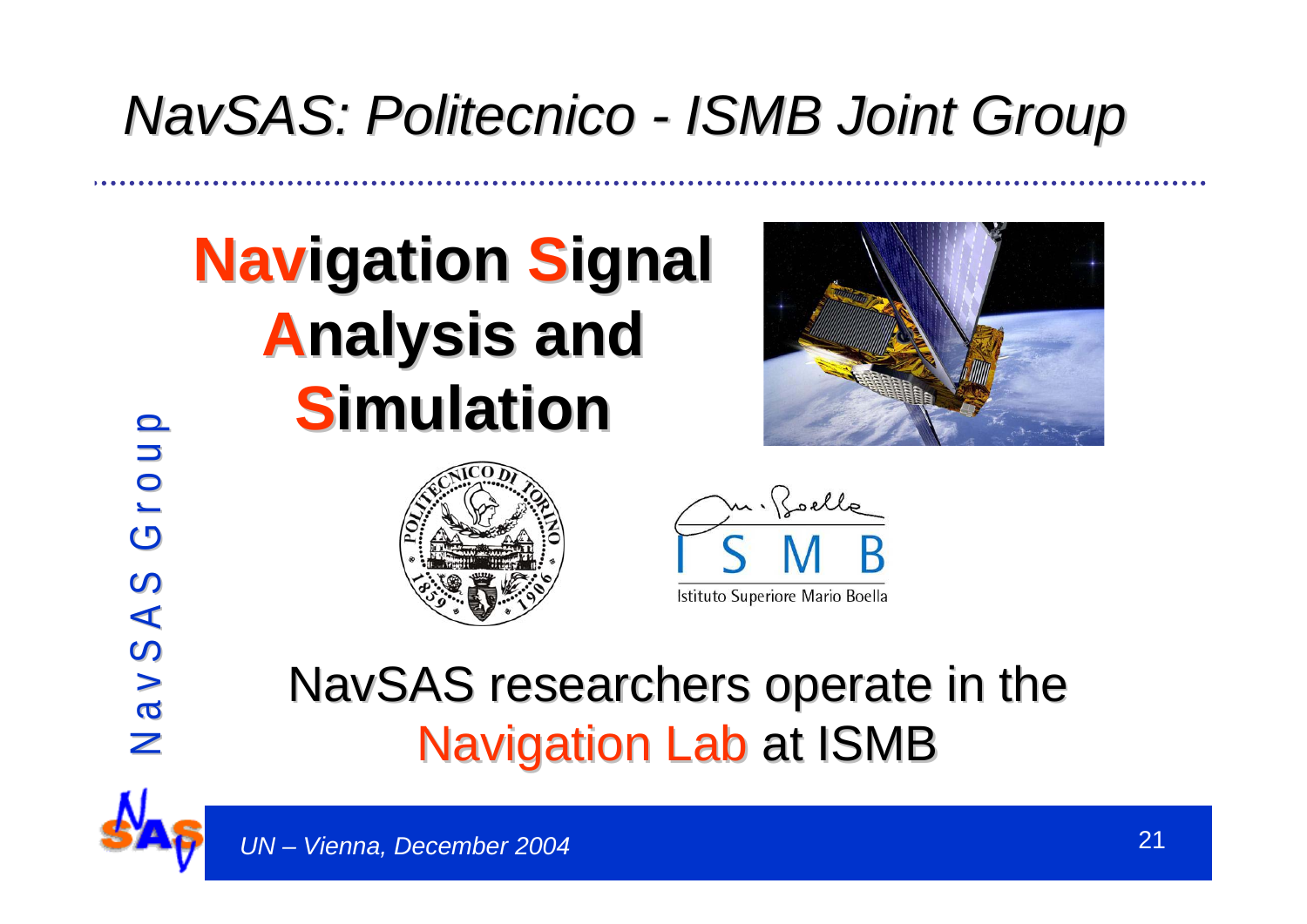## *NavSAS Lab*

- $\bullet$  The Lab has been created with the goal to support current and future R&D activities related to **Galileo and GPSIII**
- 12 researchers are working in the Lab
- $\bullet~$  The Lab is now a reference point for companies and SME operating in GNSS: CRF, Telecom Italia, Alenia Spazio, ST Microelectronics, etc



 $\bullet$  Participation to committee and working groups ( groups (*Galileo Signal Task Force)*

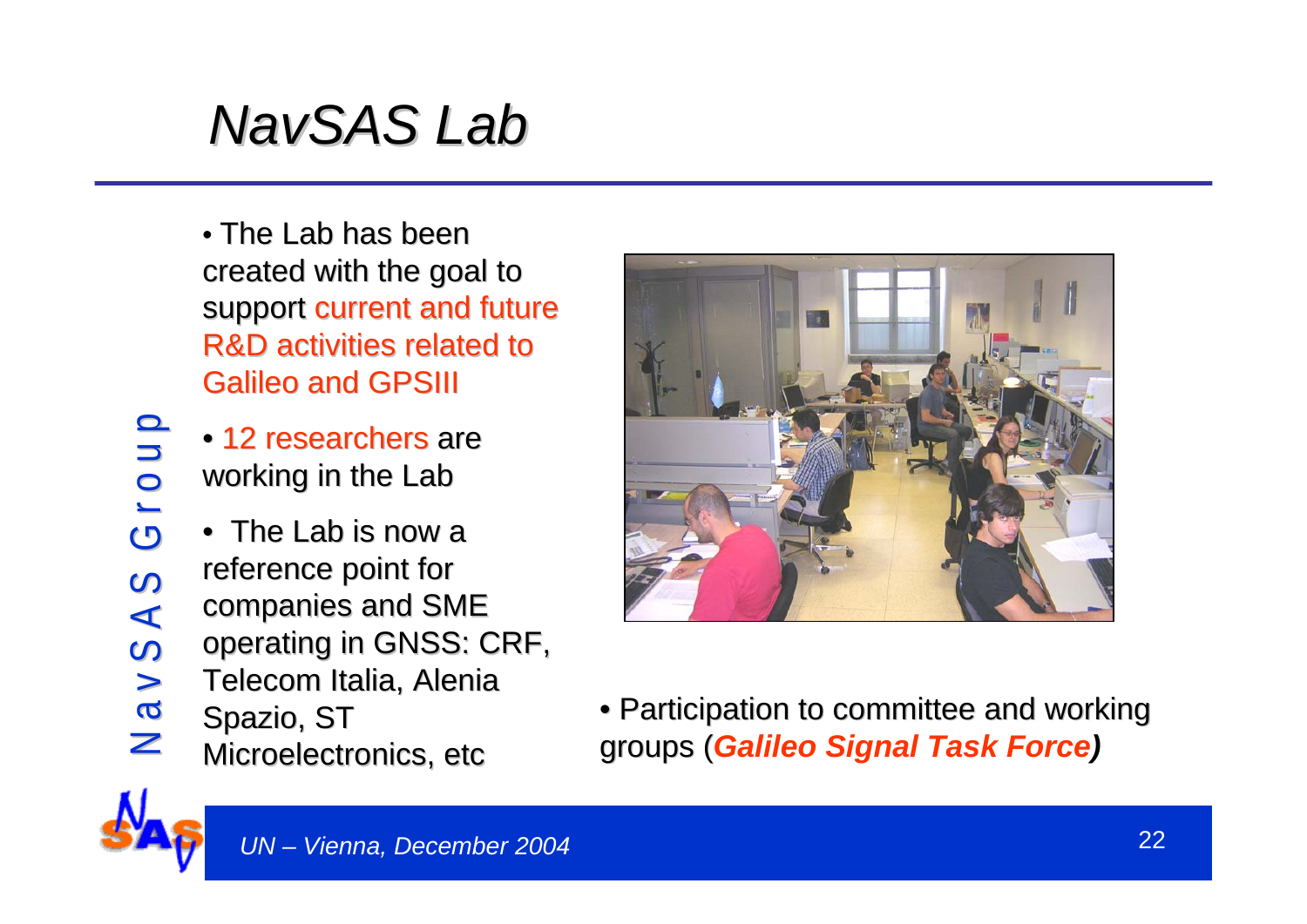# *Conclusions Conclusions*

- • Educational programs in the Galileo area
	- Master
	- and the state of the UN/Italy fellowship program
	- and the state of the  $-$  grants available for private and public sectors
	- and the state of the JEAGAL project (EC funded)
- •Research activities in the Galileo area